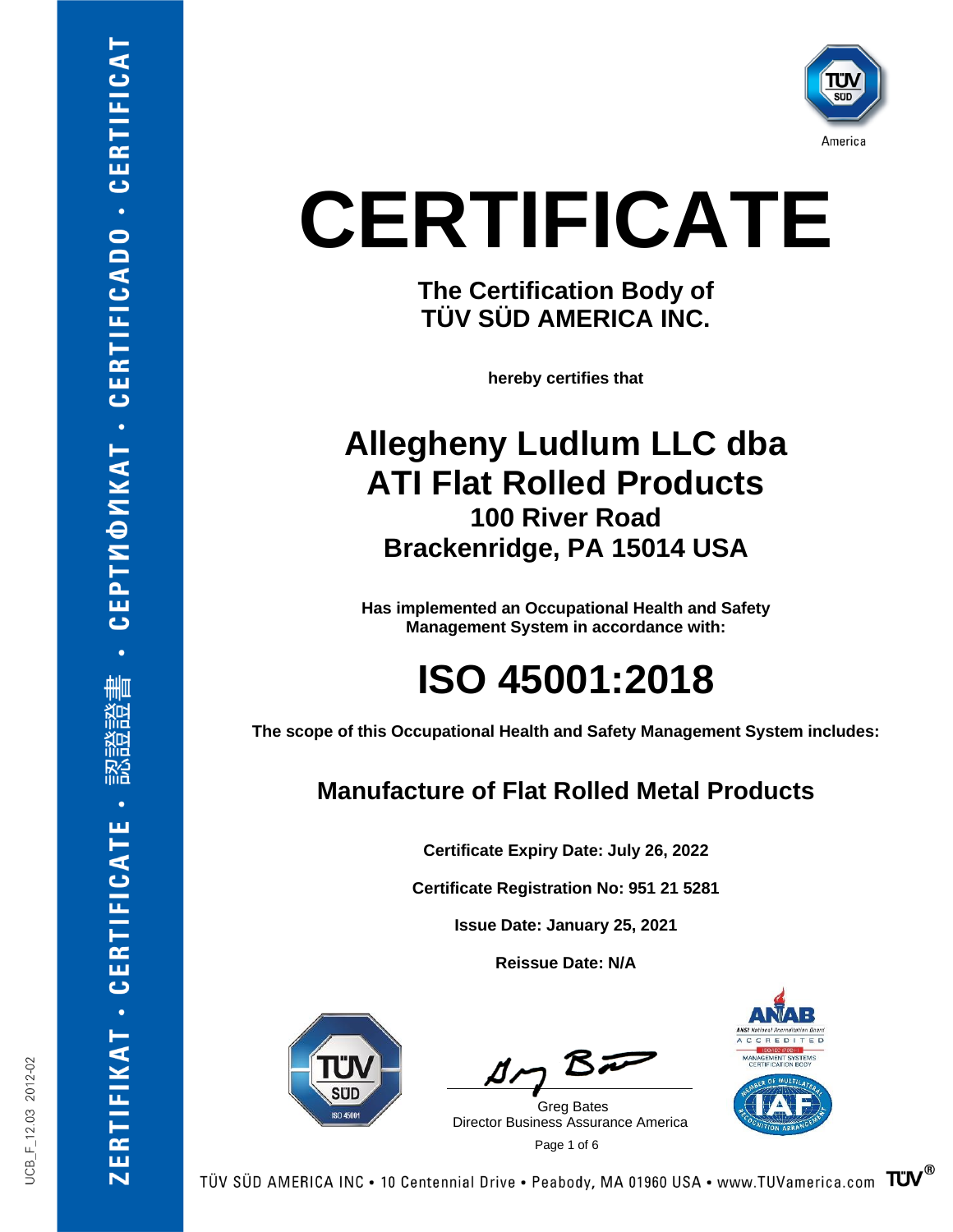

**Allegheny Ludlum LLC dba ATI Flat Rolled Products 100 River Road Brackenridge, PA 15014 USA**

**Scope – Central Function, Manufacture of Flat Rolled Metal Products**

**Processes – Melt, Cast, HRFP (Hot Roll, Grinding), Receiving, Shipping, Maintenance, Sales, Purchasing, EHS Administration**

**Allegheny Ludlum LLC dba ATI Flat Rolled Products 130 Lincoln Avenue Vandergrift, PA 15690 USA**

**Scope – Manufacture of Flat Rolled Metal Products**

**Processes – Annealing, Pickling, Cold rolling, Slitting, Temper Mill, Maintenance, Inspection, Shipping**

**Allegheny Ludlum LLC dba ATI Flat Rolled Products 1300 Pacific Avenue Natrona Hts, PA 15065 USA**

**Scope – Research Development testing of Flat Rolled Metal Products**

**Processes – Chemical and Mechanical Testing, Final Inspection and Certification, Purchasing, Sales, Customer Services**

**Certificate Expiry Date: July 26, 2022**

**Certificate Registration No: 951 21 5281**

**Issue Date: January 25, 2021**

**Reissue Date: N/A**



 $B\bar{D}$ 

 Page 2 of 6 Greg Bates Director Business Assurance America



**CEPTMOMKAT - CERTIFICADO - CERTIFICAT** 

刪 爬

硲

**ZERTIFIKAT - CERTIFICATE**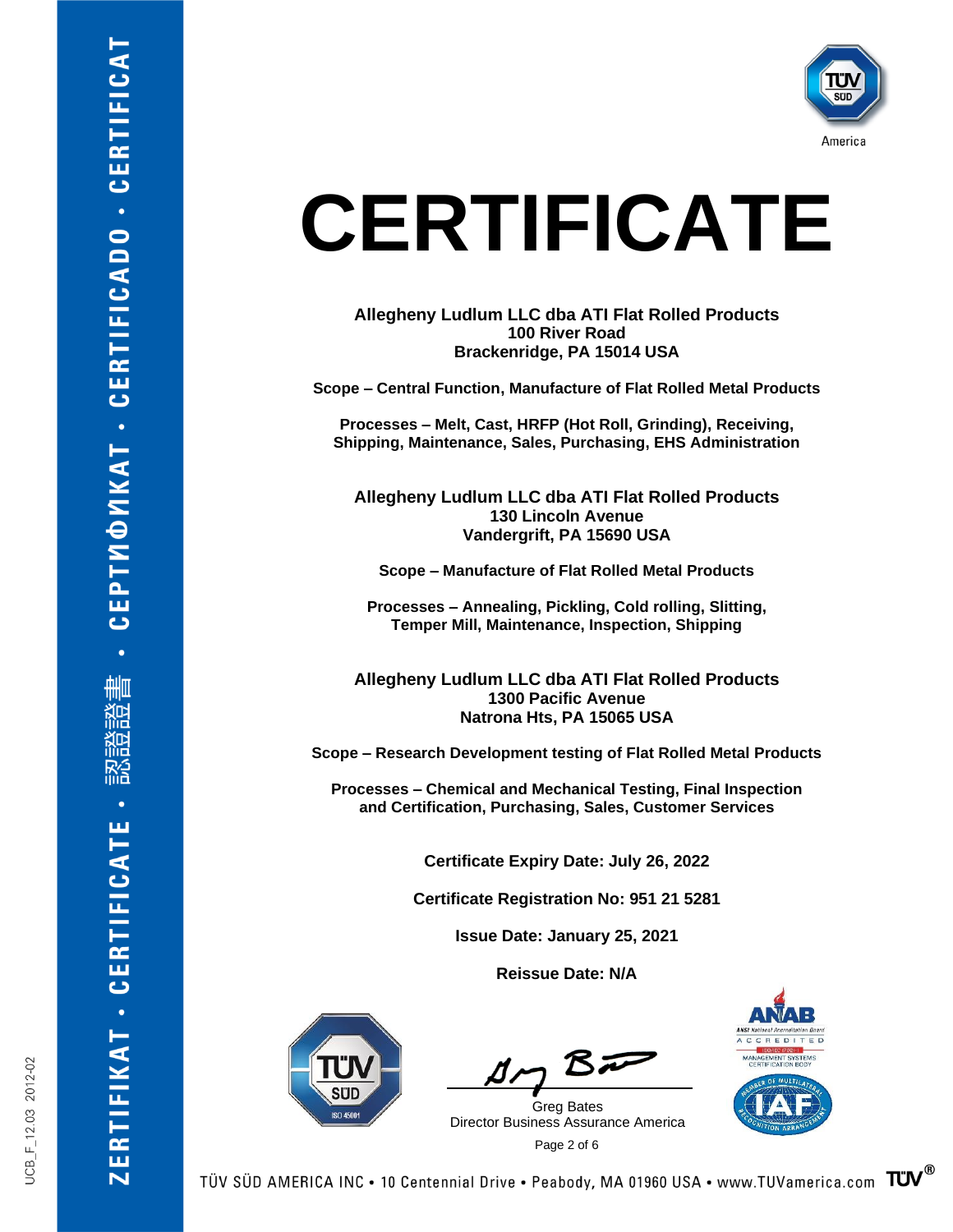

**Allegheny Ludlum LLC dba ATI Flat Rolled Products 1357 E. Rodney French Blvd. New Bedford, MA 02742 USA**

**Scope – Manufacture of Flat Rolled Metal Products**

**Processes** *–* **Annealing & Pickling, Rolling, Slitting, Tension Levelling, Shipping & Receiving & Maintenance**

**Allegheny Ludlum LLC dba ATI Flat Rolled Products 1500 West Main Street, Louisville OH 44641 USA**

**Scope – Manufacture of Flat Rolled Metal Products**

**Processes – Annealing & Pickling, Rolling, Slitting, Shipping & Receiving & Maintenance**

**Allegheny Ludlum LLC dba ATI Flat Rolled Products 271 Railroad Hill Street Waterbury, CT 06708 USA**

**Scope – Manufacture of Flat Rolled Metal Products**

**Processes – Annealing & Pickling, Rolling, Slitting, Tension Leveler, Shipping & Receiving & Maintenance**

**Certificate Expiry Date: July 26, 2022**

**Certificate Registration No: 951 21 5281**

**Issue Date: January 25, 2021**

**Reissue Date: N/A**



 $B\bar{r}$ 

 Page 3 of 6 Greg Bates Director Business Assurance America





UCB F 12.03 2012-02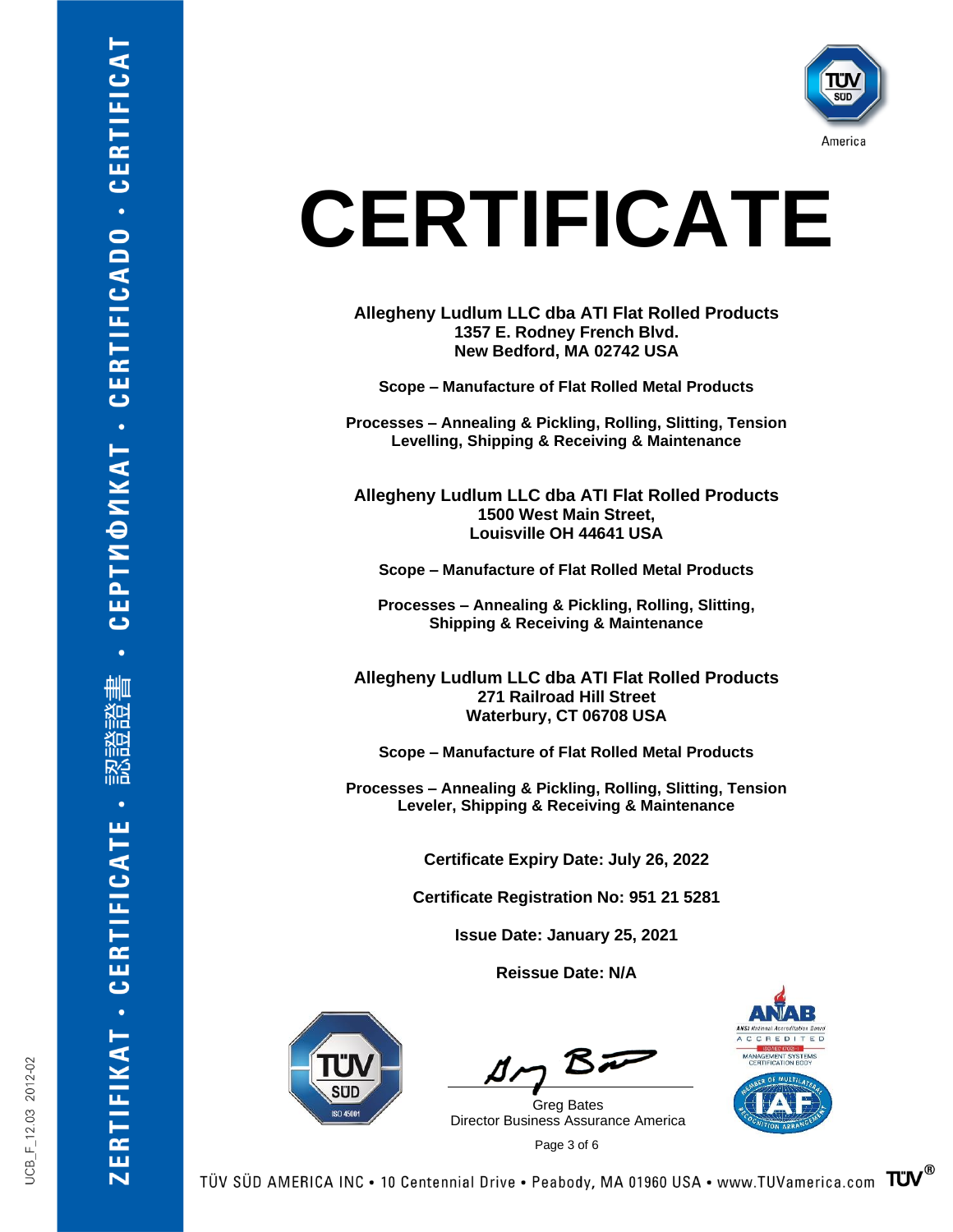

**Allegheny Ludlum LLC dba ATI Flat Rolled Products 500 Green Street, Washington, PA 15301 USA**

**Scope – Manufacture of Flat Rolled Metal Products**

**Processes – Rolling, Annealing, Pickling, Shearing, Blasting, Test Lab, Grind & Saw, Burning, Shipping & Receiving & Maintenance**

**Allegheny Ludlum LLC dba ATI Flat Rolled Products Route 981 North Latrobe, PA 15650 USA**

**Scope – Manufacture of Flat Rolled Metal Products**

**Processes – Melt, Re-melt, Hot work, Test lab., Receiving and Shipping**

**Allegheny Ludlum LLC dba ATI Flat Rolled Products 2070 Pennsylvania Ave Monaca, PA 15061 USA**

**Scope – Material Processing and Distribution of High Performance Nickel-Cobalt and Iron Base Alloy Products**

**Processes – Grinding, Band Saw, Vacuum Creep Furnace, Inspection, Testing, Water Jet, Shipping & Receiving & Maintenance**

**Certificate Expiry Date: July 26, 2022**

**Certificate Registration No: 951 21 5281**

**Issue Date: January 25, 2021**

**Reissue Date: N/A**



 $B =$ 

 Page 4 of 6 Greg Bates Director Business Assurance America



**CEPTMOMKAT - CERTIFICADO - CERTIFICAT** 

刪 除言 ᢚ 硲

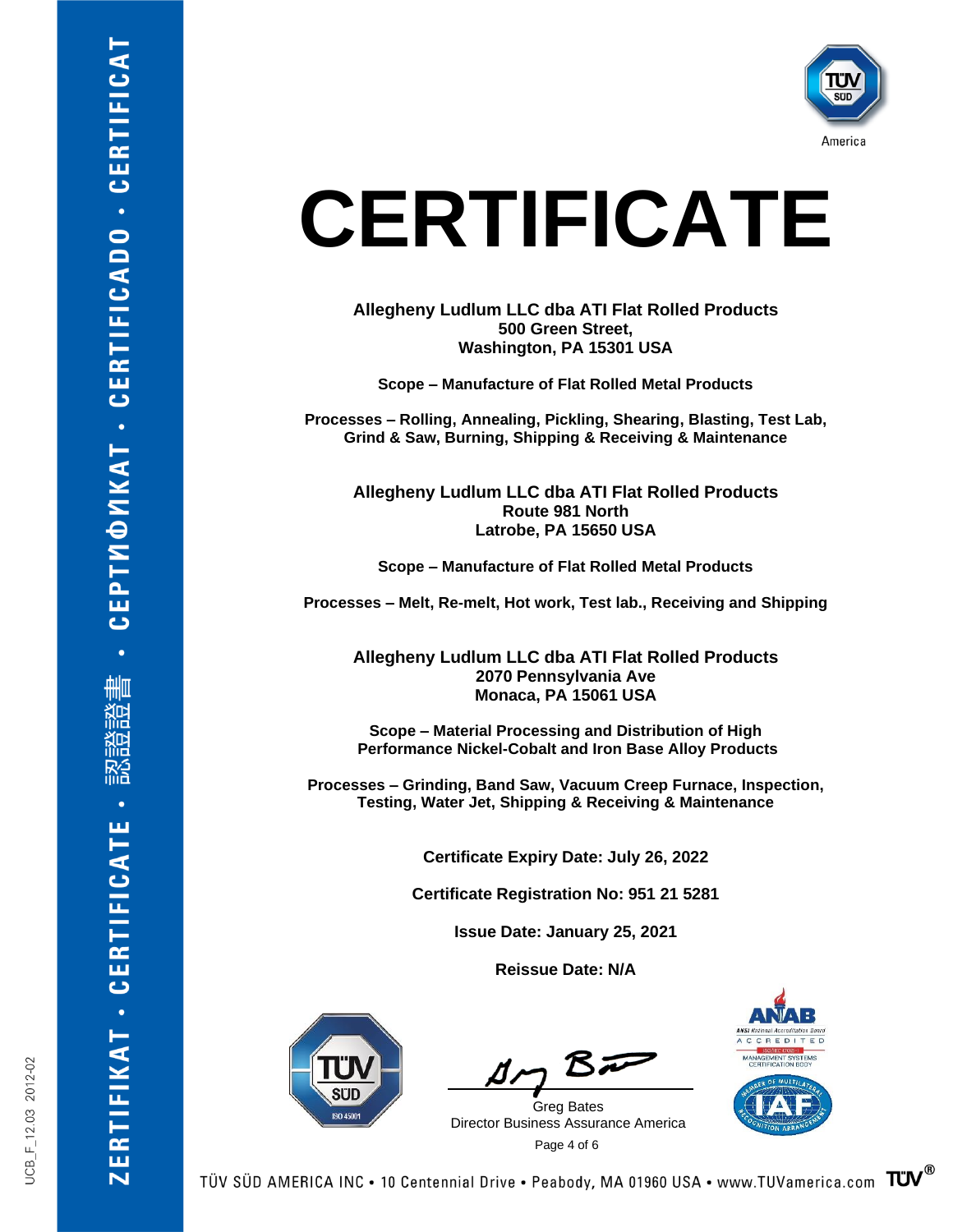

**Allegheny Ludlum LLC dba ATI Flat Rolled Products 499 Delaware Ave. Rochester, PA 15074 USA**

**Scope – Manufacture of Flat Rolled Metal Products**

**Processes – Grinding, Band Saw, Vacuum Creep Furnace, Testing, Shipping & Receiving & Maintenance**

**Allegheny Ludlum LLC dba ATI Flat Rolled Products 700 West New Castle St., Zelienople, PA 16063 USA**

**Scope – Manufacture of Flat Rolled Metal Products**

**Processes – Grinding, Band Saw, Shipping & Receiving & Maintenance**

**Certificate Expiry Date: July 26, 2022**

**Certificate Registration No: 951 21 5281**

**Issue Date: January 25, 2021**

**Reissue Date: N/A**



 $B\bar{D}$ 

 Page 5 of 6 Greg Bates Director Business Assurance America



ZERTIFIKAT - CERTIFICATE

CEPTMOMKAT - CERTIFICADO - CERTIFICAT

刪

籂